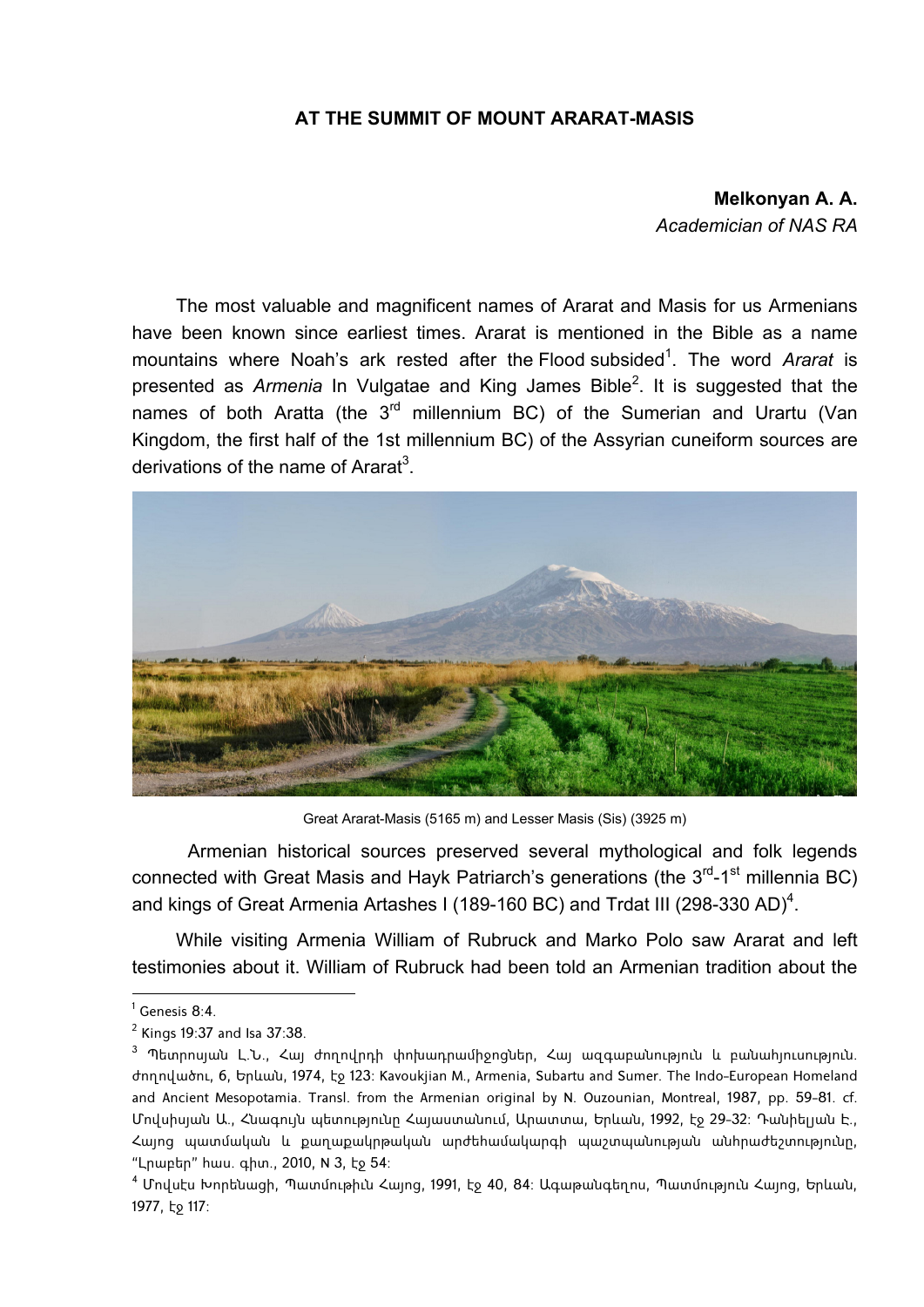Noah's ark on Ararat which he described in his book *The Journey of William Rubruck to the Eastern Parts of the World* (1253-1255). Marco Polo, in journals of his journey to China in 1271, wrote, "In the heart of Greater Armenia is a high mountain, shaped like a cube (or cup), on which Noah's ark is said to have rested, whence it is called the Mountain of Noah's Ark". Identifying the place as Mt. Ararat, Marco Polo wrote, "On the summit the snow lies so deep all the year round that no one can ever climb it; this snow never entirely melts, but new snow is forever falling on the old, so that the level rises"<sup>5</sup>. Later many travelers, clergymen and official representatives of different countries visiting Armenia admired Ararat. Among them were a Catholic clergymen Odoric of Pordenone (1286-1331), a Castilian traveller and writer and ambassador in the East sent by King Henry III of Castile, Ruy González de Clavijo (died 2 April 1412), a Venetian nobleman, merchant and diplomat Ambrogio Contarini (1429-1499), English merchant John Newberry (1581), a French traveler Joseph Pitton de Tournefort (1701) and et al.

In 1829 the professor of natural philosophy Parrot (from the University of Dorpat, at present the University of Tartu, Estonia) traveled to Armenia to climb Mt. Ararat for geological studies. The Armenian Catholicos Yeprem I Dzorageghtsi (1809-1830) assigned Khachatur Abovyan as a guide and a translator for the expedition. Օn October 9, 1829 they reached the summit, where Abovian dug a hole in the ice and erected a wooden cross. Another ascent of Ararat was in 1845 by the German mineralogist Otto Wilhelm Hermann von Abich who climbed Ararat with S. Sargsyan. The next year inspired by Abikh's ascent Abovian took part in the ascent of Ararat was with the Englishman Henry Danby Seymour in 1846.

In the course of the second half of the 19<sup>th</sup> century and the beginning of the 20<sup>th</sup> century there were new expeditions to the summit of Ararat $6$ .

In the autumn of 1920, during the days of Armenian-Turkish war the Kemalists occupied the district of Surmalu. By the 1921 illegitimate treaties of Moscow and Kars, with the annexation of Kars comprising part of Eastern Armenia to Turkey, the perpetrator of the Armenian Genocide, started the history of "captivity" of free Masis - Ararat, the highest peak of the Armenian Highland, the cradle of Armenians.

 According to the Bible, Noah's Ark is said to have finally rested on the mountain Ararat after the great flood. Mount Ararat-Masis is considered the national symbol of Armenia and thus is of principal importance to the coat of arms. Mount Ararat (along with Little Ararat) was depicted on the coat of arms of the First Republic of Armenia. The coat of arms was designed by Alexander Tamanian and Hakob Kojoyan. After the fall of RA and establishment of the Armenian SSR, taking into consideration spiritual significance for Armenians of Ararat-Masis, now beyond the «border», but visible from almost every corner of the Armenian Highland, the Soviet authorities put up with the image of Ararat on the coat of arms of Soviet Armenia, depicted by the might of the

 5 http://www.unexplainedstuff.com/Places-of-Mystery-and-Power/Mt-Ararat.html

<sup>&</sup>lt;sup>6</sup> Մելքոնյան Ա., Հայոց անմահության խորհուրդը, Երևան, 2006, էջ 44-46։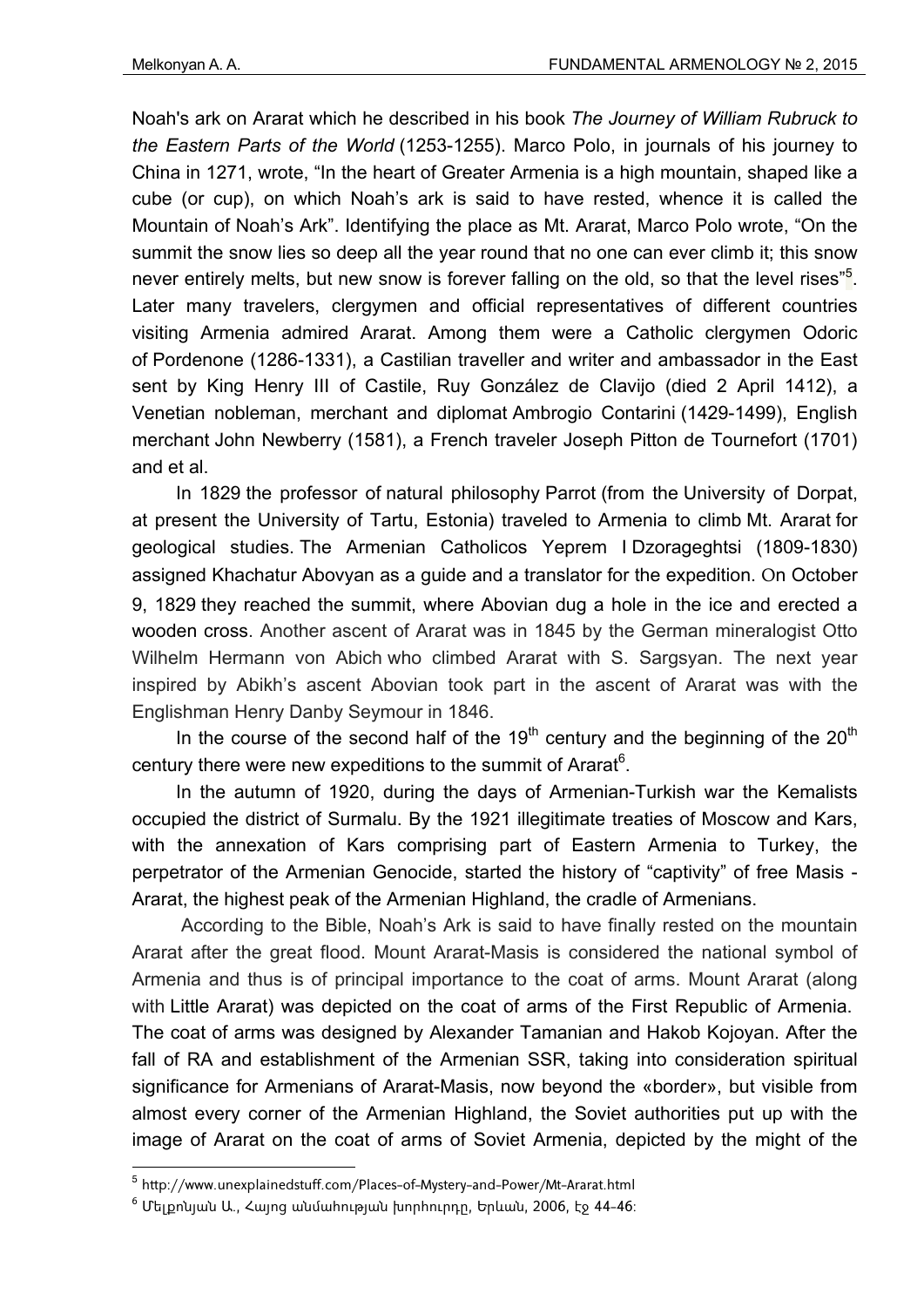painter Martiros Saryan. Even during the hardest years of the Soviet rule, in the period of repressions of 1930s the Armenians continued to perceive Ararat as a symbol of immortality and majesty. It remained a source of creative inspiration for Armenian writers and artists both in the Homeland and in the Diaspora.

In 1950s the routes up Masis were re-opened for the mountaineers of the world. Gradually Ararat turned into one of the centers of international mountaineering thus bringing great financial benefit to the Turkish authorities. But for Armenians the iron curtains of the roads of the so much desired mountain peak were not raised.

The Armenians tried to be on top of the biblical peak within numerous foreign mountaineering organizations. From one publication of the magazine "Garun" ("Spring") it is evident that our compatriots Hamlet Nersisyan and Masis and Grigor Barseghyans had that luck in August 1986.

Mt.Ararat is also depicted on the coat of arms of the Third Republic of Armenia. Along with other symbols reflecting the historical roots of the Armenian statehood, there is a depiction (in the center of the coat of arms) of the Mount Ararat with Noah's Ark on the top. During the years of existence of the independent Republic of Armenia, on September 23, 1992 Alexander Aghababyan, Grigor Taturyan, Alexander Mayilyan and Hayk Tonoyan climbed the peak of Masis as members of the expedition including German, Austrian, Swiss and Swedish mountaineers who were accustomed to overcoming various challenging peaks. The accompanying Turkish soldiers did not allow making videos<sup>7</sup>.

The Armenian audience had an opportunity to watch an interesting video on Armenian TV about the ascent to Ararat of our compatriot Sergey Gayfajyan (from Akhaltskha by birth) during which he hoisted the state flag of the Republic of Armenia on the summit.

At the beginning of 2000s, seeing the ascents or the attempts of ascents of our compatriots from Armenia and the Diaspora, moreover the natural urge of Armenians to hoist the state flag on the top of Mt. Ararat, the Turkish authorities first prohibited the ascent of one Armenian expedition in 2001 (the group included Armenian politician Paruyr Hayrikyan, well-known photographer of the Diaspora Hrayr Baze Khacheryan et al.), and then in order to give permission to climb the peak they required the Mountaineers Union of Russia to exclude from their group the member of the same group Vardan Vardanyan, living in Russia<sup>8</sup>.

Prime Minister Erdogan's government did not even hesitate to make a decision about officially prohibiting the ascent of the representatives of the Armenian people to the top of Ararat. Such a decision was a gross violation of international law and contradicted the obligations Turkey had undertaken in front of the civilized world.

Nevertheless, in 2005-2006 a great number of our compatriots through different channels, bypassing the "legislative" barriers of the despotic country, managed to

 7 Հորիզոն, 1992, 27 հունվար:

 $^8$  He filed a lawsuit against the Turkish mountaineering company.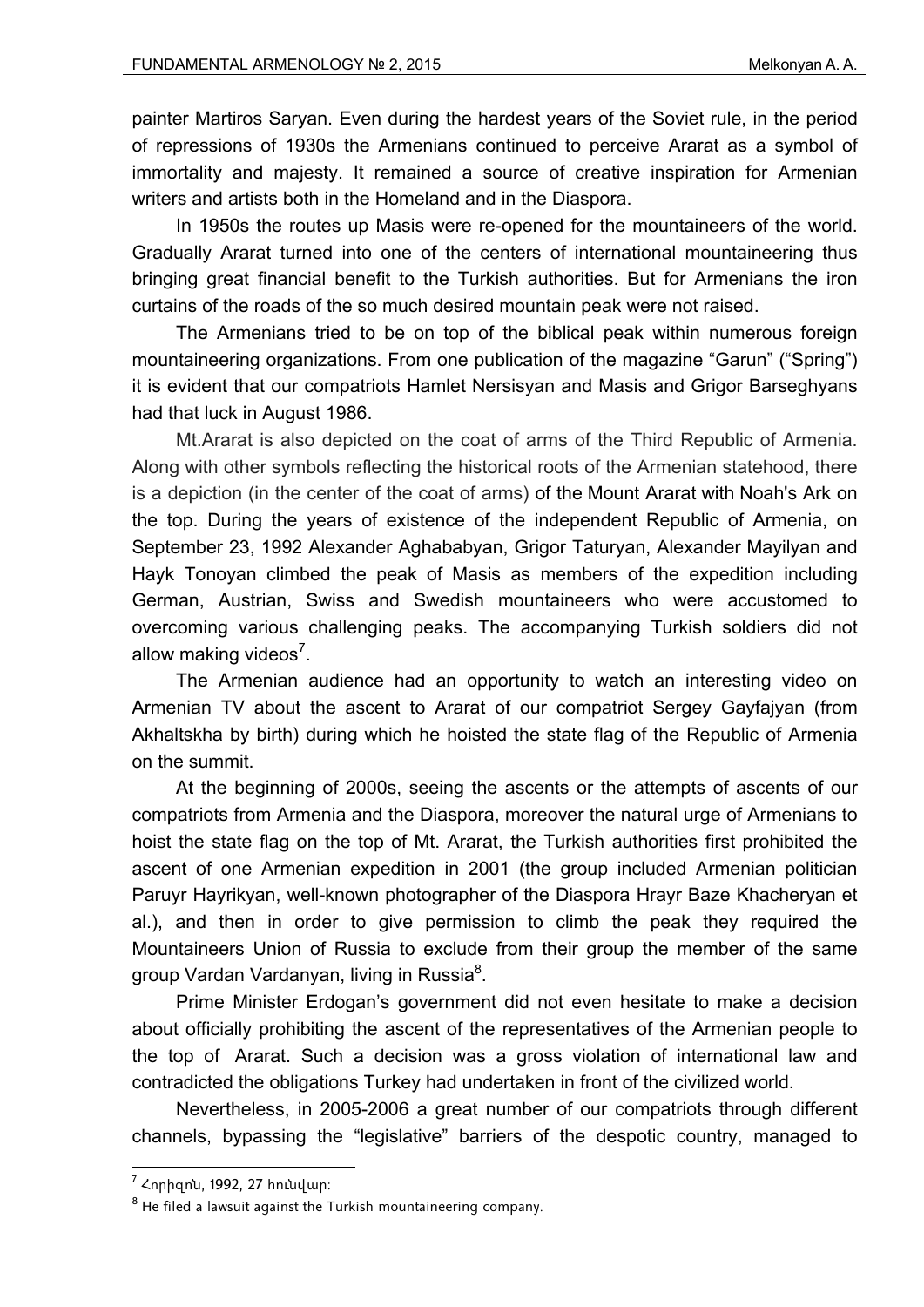realize their cherished dream. Օn a frosty day in July 2006 due to the efforts of Gevorg Hatchyan, a lecturer of Yerevan State University, Hrach Makaryan, an experienced mountaineer, Albert Toneyan and Mkhitar Mkhitaryan, the heart of the great Armenian poet Hovhannes Shiraz found its eternal rest in the everlasting ice cover of the top of Mount Ararat. That had been the poet's desire.

During the recent years the incredible stories of different groups about reaching the summit of Ararat, perturbed and inspired new layers of the Armenian nation.

In September 2006, during the successive pilgrimage to Western Armenia we met a Kurd in Kogovit (present Bayazet) who had been experienced in guiding expeditions to Mount Ararat. Samvel Baroyan, an experienced mountaineer (who had conquered Mount Elbrus as well), and Vahram Mkrtchyan immediately started a lively conversation with him.

I noticed that the idea of climbing Ararat had started to seriously attract my other friends as well - researchers Liparit Petrosyan and Khoren Kotanjyan, who were fond of mountaineering.

A whole year - up to the summer of 2007, during the negotiations young Orientologist Ashot Soghomonyan, as well as Liparit and Khoren carried out with the above-mentioned Kurd, an agreement was reached to make the ascent at the end of July. Khoren and Liparit were astonishingly sure that I was also able to do it and often repeated that the hike could not be carried out without a historian. But I, never having had the chance or, in a sense, the courage to climb Abul (3301m) in my native Javakhk and Aragats (4090m) in RA, realized that my friends overestimated my abilities by wishing to accompany me to the unreachable Ararat. In their case perhaps it was explicable. They climbed Aragats numerous times, had some mountaineering experience and were very well aware of the details of the magnificent ascent of their friend Hrach Makaryan in 2006 and all this prompted that the idea was quite feasible.

The nearer was the day of the journey, the stronger was my friends' pressure on me. Samvel Baroyan and Vahram Mkrtchyan had joined that pressure. In order to dispel my doubts concerning my health, Khoren Kotanjyan, with confidence characteristic of him, assured that there was no reason to worry and before the hike we would undergo a medical examination, and besides, we would climb Aragats which was successfully fulfilled in the second half of July.

At the beginning of August 2007 I had a short rest at the shore of the Black Sea with my family. In those days it seemed incredible that several days later I would reach the height of 5165m from the sea surface - 0m. This feeling made my journey even more mysterious. On August 5 we set out for my native Javakhk. Bidding farewell to the members of my family in my ancestral home the next day I joined my friends that had arrived from Yerevan.

We entered the country of our grandfathers, Western Armenia, through the border checkpoint of Vale, not far from Akhaltskha. Once again we were in Kars, Ani, Berkri waterfall, Van. We saw the reconstructed Church of the Holy Cross of Akhtamar and on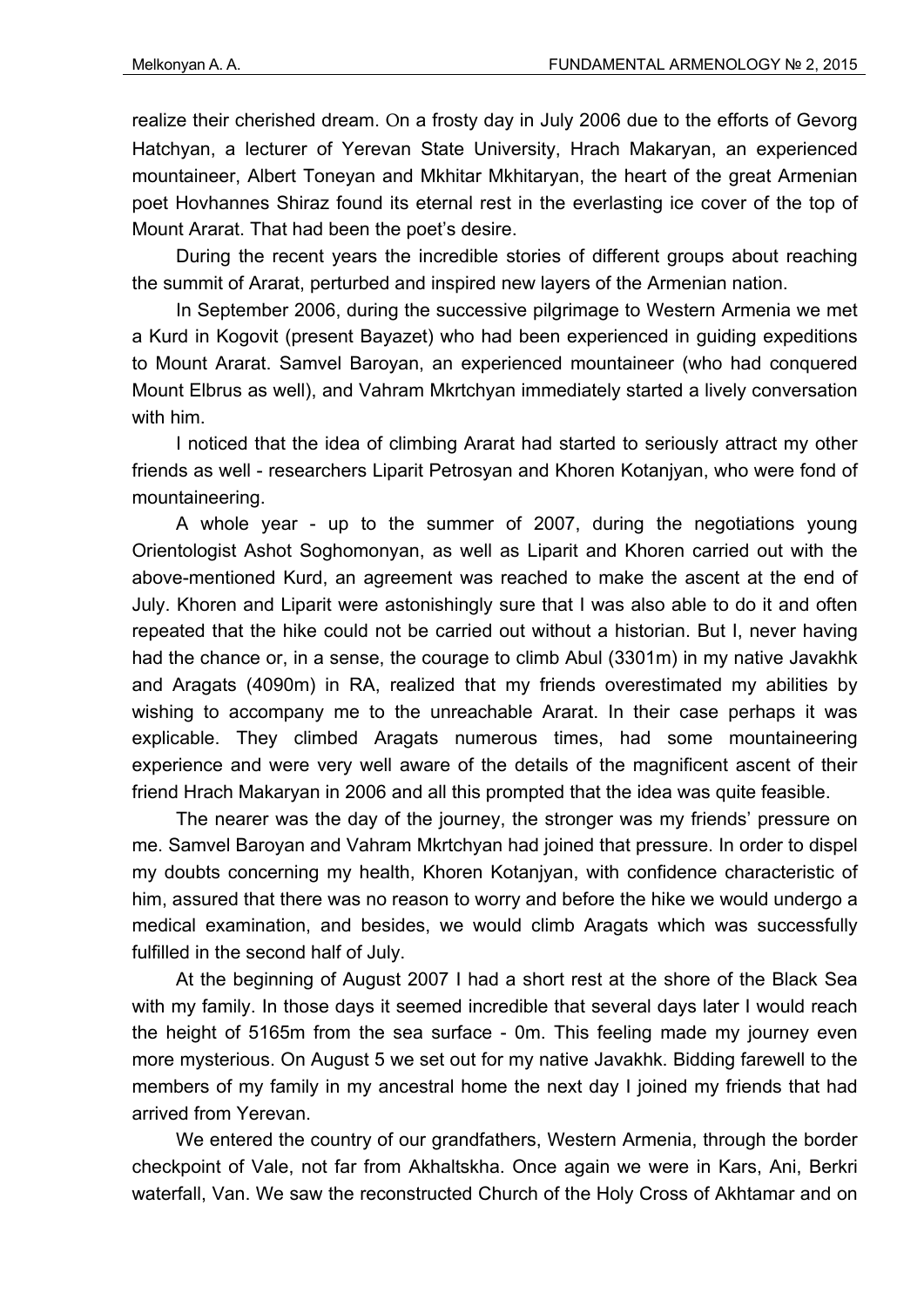August 8, early in the morning we again came to Kogovit. There, the Kurds preparing the hike were waiting for us. Bidding farewell to our other friends who had come to a pilgrimage, ten of us came to the house of the manager of the expedition. Here we received mountaineering equipment like metal claws for strengthening the shoes, spotlights, glasses, canes, a modern compass (GPS). We were "armed" with highquality photographic technology and photo cameras. As one year earlier, this time also my brother Karapet had given me the Canon video camera of ATV-12 Television Company in Akhalkalak which was meant for professional filming.

The expedition had a very original composition. Many of us - Samvel Baroyan, Khoren Kotanjyan, Liparit Petrosyan, Vahram Mkrtchyan and I were old friends. We had made friends with Sergey Chatrchyan and Artak Haroyan when we climbed Aragats on July 29. The opportunity to get acquainted with Artak Gevorgyan, Liparit's cousin had presented itself about one month before, after one of my lectures at a conference of Armenian youth in Tsaghkadzor. We were joined by surgeon Armen Hovhannisyan, sharing the same ideas, who had chosen that hard way with his son Rafayel, a student of the second year at Yerevan state university of economics.

The farther we went by the minibus loaded with tents and food towards east, by the earthy and rocky road, the bigger became the majestic massif of Ararat. Under the weight of the people and loads the cooling system of the engine could not ensure the water cooling and at the height of 2200m we had to stop the ascent by car and continue the way on foot. It was already noon. After unloading our things from the car we stayed under the burning sunrays for quite a long time, while the accompanying Kurds noisily loaded the things on horses and donkeys. In the light backpacks most of us had, we placed the photo cameras and first necessity goods. Not all of us got mountaineering sticks. More experienced friends generously gave us their "working tools" that had a very important role during the whole ascent.

The first day of the ascent, August 8, was not chosen by chance. In case of a three-day successful ascent the Armenian group would be on the top on August 10, i.e. **on a very symbolic day for Armenians, the day of the Treaty of Sevres.** It was the ideological meaning of the ascent.

We said the "Holy father" near a rock to the right side of the earthy highway. We were to make the first steps by the earthy-rocky ascending road still climbable by powerful machines. Our group's ascent of the first day by the relatively mild slope rich in Alpine meadows was successful. In a flat land at the height of 3200m above sea level where tents of various mountaineering groups were located, we, the Armenian mountaineers, stopped for rest. The terrain had turned into a large tent village. Different foreign tent groups could be seen. After supper we continued the conversation which first of all concerned the things to be done the next day.

In the morning of August 9 we continued the ascent. The way up became quite difficult. The trail was narrow; the animals also went up with great difficulty. Gradually the meadows were replaced by rocks where we noticed isles of colorful mountain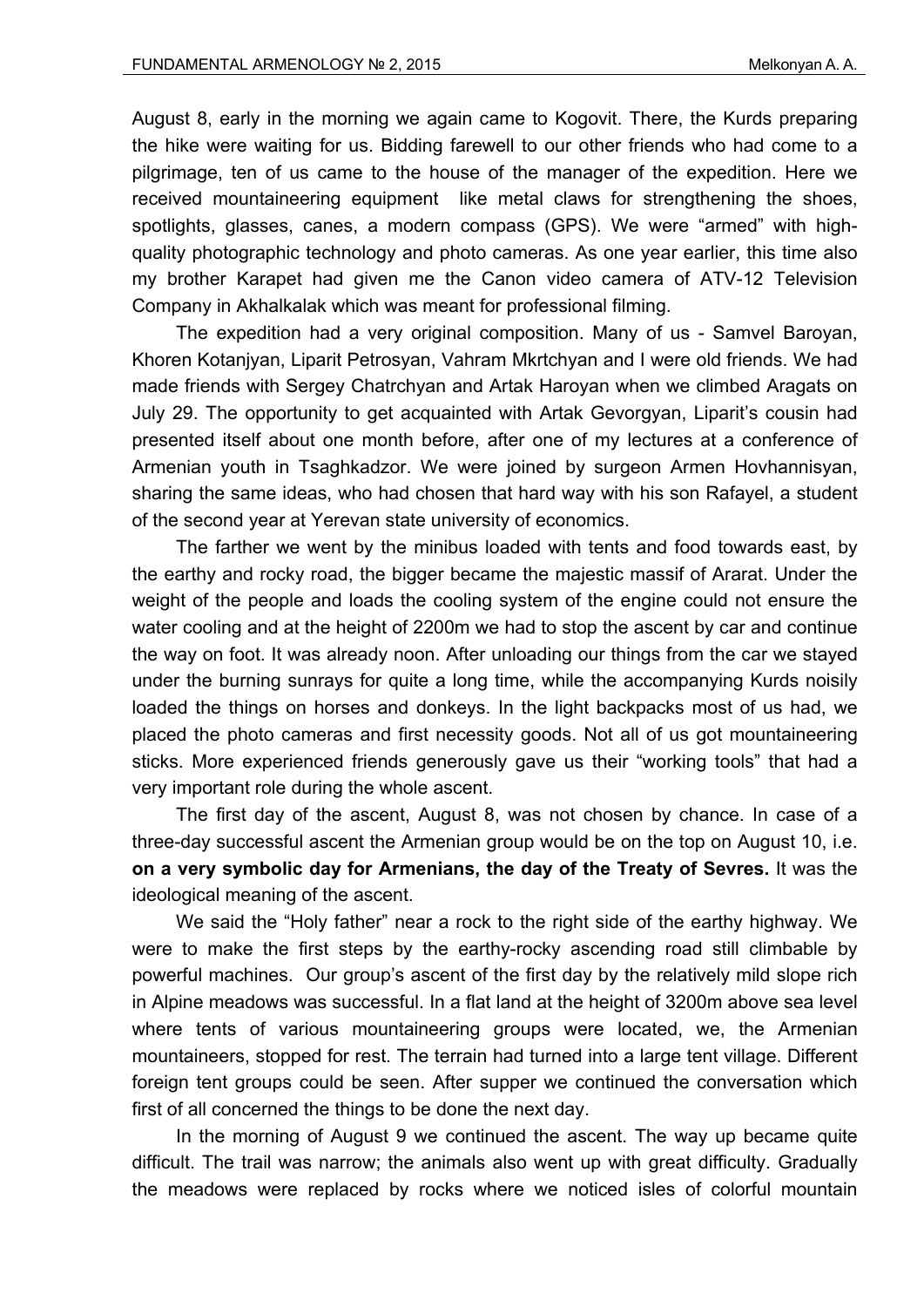**.** 

flowers. There were no more mountain sources, a cold wind was blowing and the clouds covered the mounts of both Great Masis and Lesser Masis (or Sis), as well as our surroundings. In addition there was a feeling of oxygen starvation and each of us had an incredible feeling of being in extraterrestrial conditions. When the altimeter recorded the height of 4000m we found it necessary to congratulate each other.

Our group again set up a camp among innumerable rocks on the slope at the height of 4200m, at the brim of the beautiful waterfall created by the stream falling down from the eternal glacier into the south-western rift of Masis. The cold made us send the animals back to the camp at the height of 3200m<sup>9</sup>.

Towards evening the sky grew darker and the rainbow came out after the lightning and rain to the south in the direction of Lesser Masis and Artaz region.

Before the hardest ascent preparatory works were necessary - adjusting metal claws on the shoes, choosing warm clothes, placing first necessity goods, photo cameras and food into the backpacks. Many of us were exhausted. Inexperienced mountaineers had oxygen starvation. Since the last "attack" was to be made at night, we were suggested to sleep earlier than usual. But hardly anybody could do it. On the third day of the hike, in the morning of August 10, at 3 AM, one hour after having tea the crucial ascent started with winter clothing and spotlights.

At around 6:30 AM our expedition reached the eternal snow cover. Then the walk on the ice continued with the help of the metal claws on the shoes. There our guys for the first time hoisted the tricolor flag they had brought. I reminded my friends that it was August 10, the day of the Treaty of Sevres, the symbolic day of realization of cherished dreams for Armenians.

It was dawning: the view was splendid. Lesser Masis (Sis) was to the south, the valley of Kogovit was to the south-west and while the sun was rising, the shade of Great Masis, slowly stretching and presenting a mysterious image, was noticed on it. The majestic peak was to the east.

Soon we overcame the line of the 5000m height. We recorded that success by taking photos hands up, all the five fingers (expressing the 5000) open. At around 7 AM the disc of the rising sun suddenly glistened from behind the mountain.

Slowly we approached the powerful and frightening iceberg protruding at the end of the glacier which astonished us both for its huge size and appearance reminding of an image of an animal - a lion or the famous Egyptian sphinx.

Unlike my friends I was in a much more unfavorable condition. Each second I was being oppressed by the "load" of the knowledge of the stories of hard ascents to Ararat:

<sup>&</sup>lt;sup>9</sup> Since our ascent was not officially approved by the Turkish authorities we had to introduce ourselves to the foreign mountaineers we met on our way as citizens of Russia. When one Bulgarian mountaineer descending from the peak, guessed our "secret", not only did we not deny it, but we also were rather touched especially that the foreigner was very well aware of the spiritual connection the Armenians had to Ararat and of the inhuman decision of the Turkish government to officially ban the Armenians' ascent to Masis.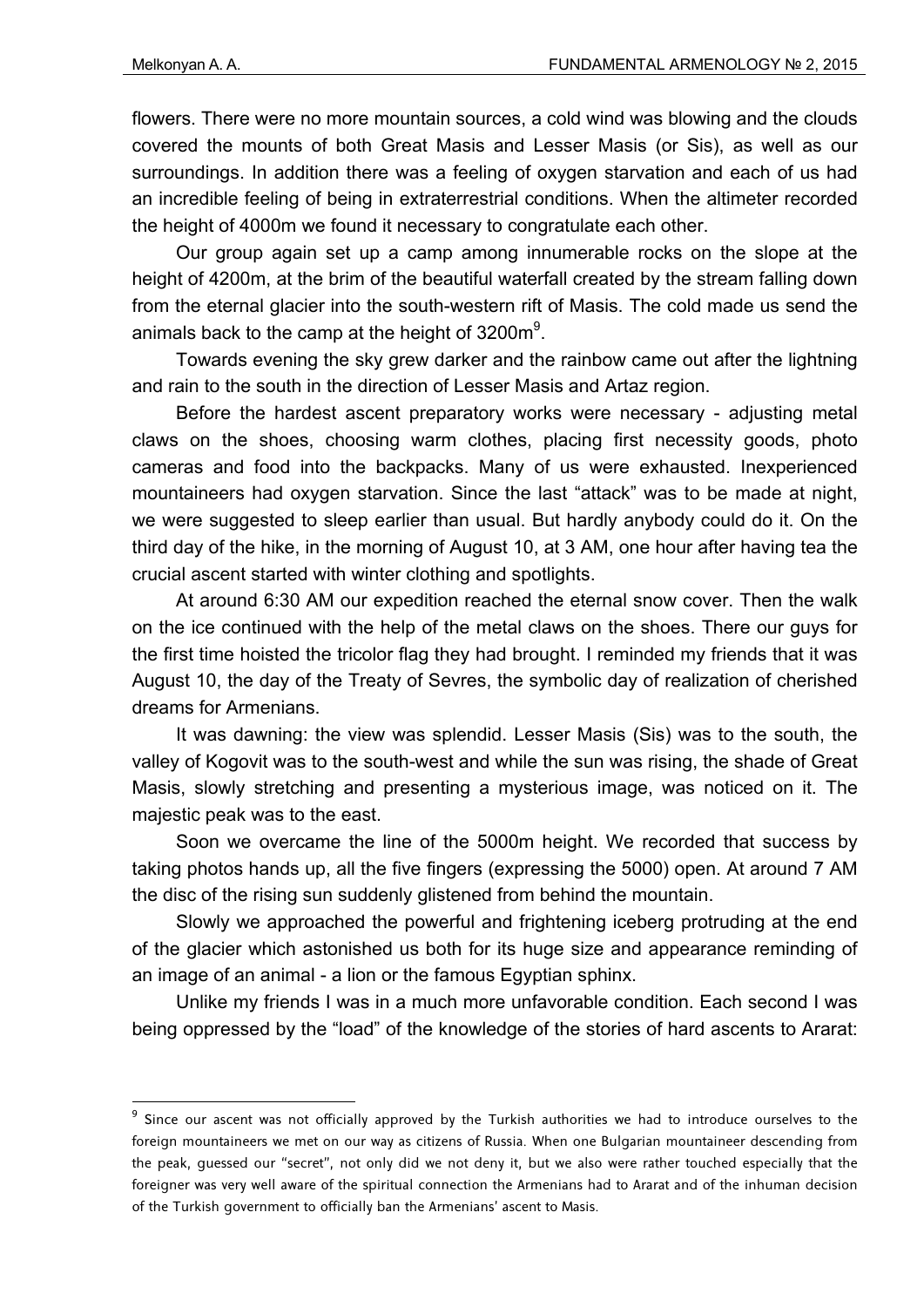since Parrot - Abovyan to Herman von Abich and Henry Lynch. I often remembered their soul-searing descriptions.

From the height of about 5000m, on the peak flooded in the sunrays, flying flags could already be seen. Only at the moment it was clear to most of us that we were only several minutes away from the cherished moment of reaching the peak. That conviction seemed to give each of us supernatural strength, the exhaustion immediately yielded and each of us, already one by one, violating the unbroken agreement of walking together, rushed towards the sacred peak. Between 8:45 and 9:18 Yerevan time all the members of the group reached the peak.

This peculiar expedition, composed of Armenian scientists who had become mountaineers, was on the neck of the peak at the height of 5165m, with a length of 40- 50m and a width of 4m from south to north. The whistling wind was waving the flag of the Republic of Armenia in this sacred place. To the north, in the clouds Mount Aragats was discerned, to the east and north-east - fog-covered Erebuni-Erevan, Ejmiatsin and Eraskh-Araks.

It was an ineffable, inexplicable feeling. It seemed to be a dream. The first pleasant moment I felt was that there were no more massifs above us. At the same time I had a feeling of injustice: I, being an ordinary mortal, was on the peak of the sacred mountain when that right first of all belonged to Ghevond Alishan, Hovhannes Tumanyan, Avetik Isahakyan, Vahan Teryan, Yeghishe Charents, Hovhannes Shiraz, Hamo Sahyan, Silva Kaputikyan, Mushegh Ishkhan and all of our great men who had praised Ararat, were inspired by it and devoted everlasting works to the sacred mountain. Probably it was consoling that here on the peak; under the eternal ice, the heart of Great Shiraz found peace for already a year.

In this divine place each of our guys performed a ritual - from waving the state flag of Armenia to burying crosses in the ice cover and addressing sacramental words to their relatives and all the Armenians, portraying the tricolor flag with red, blue and orange clothes, gathering stones and glacial pieces from the southern, sun-exposed part of the mountain as holy relics, dancing Kochari and singing "Mer Hayrenik" (Our Motherland, national anthem of RA), reciting "Our Father" and "Yes im anush Hayastani" (I love my sweet Armenia's).

Being originally from Javakhk I remembered to send my greetings to my fellow countrymen and Mount Abul, the highest peak of Javakhk. Several times we remembered about the national mission given to us on August 10, the imperative to return our occupied Homeland.

We stayed on the peak for about an hour. All around us was open space and a terrible wind. It was 9-10 degrees below zero. Because of the severe wind it was so cold that my camera stopped for a moment, the memory card of Khoren's photo camera was out of order. Nevertheless, on that day the weather was wonderful for the peak of Ararat. Both God and the mountain were kind to us. There had been groups before us, but the weather had not been so favorable.